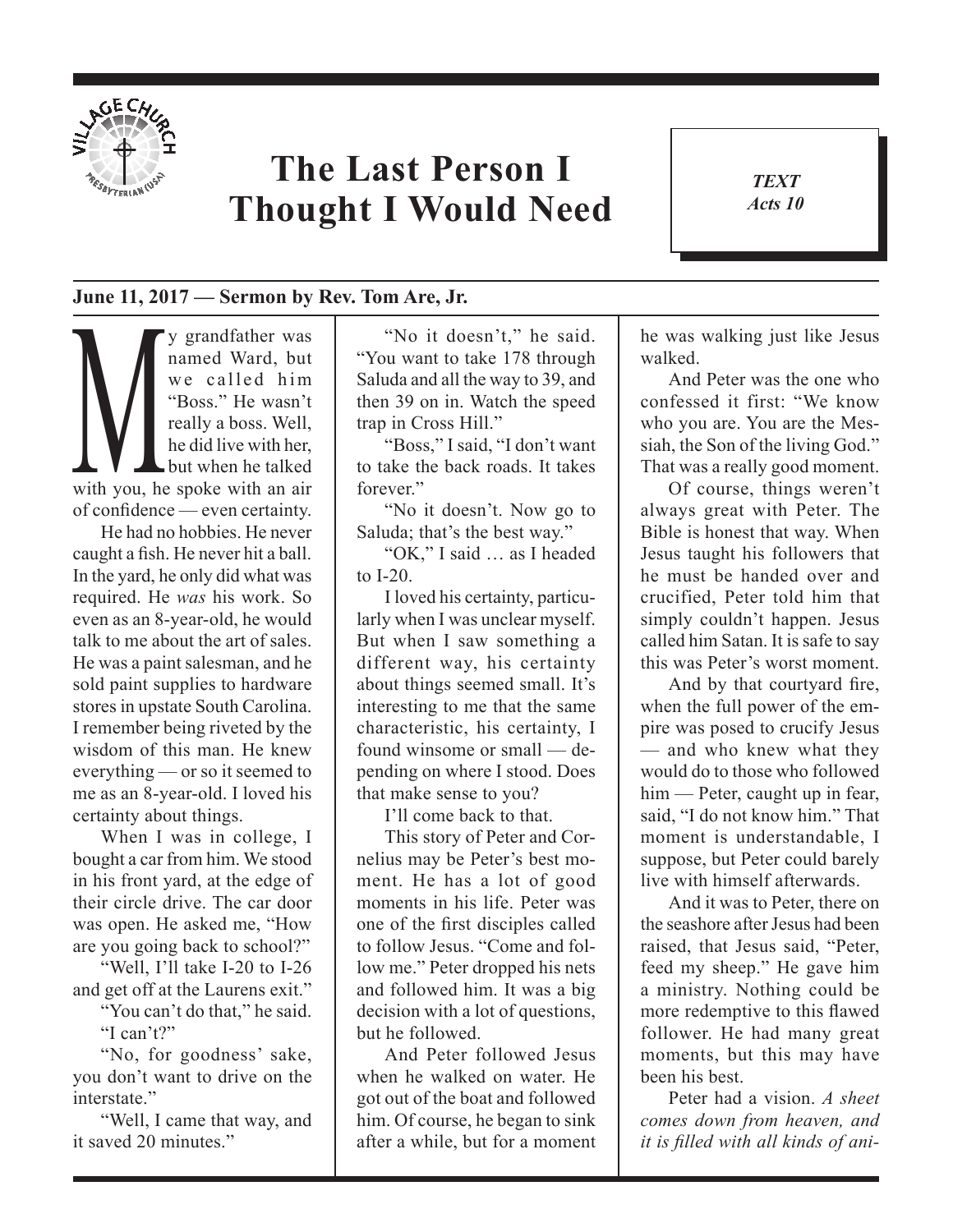2

*mals.* It's important to remember that faithful Jews were kosher. They didn't eat meat that was deemed unclean (shellfsh and pork, for example). Eating was a spiritual practice. It was how they practiced their faith. It's what it meant to follow God's law.

So this vision is confusing — because it encourages Peter to do what Peter's faith had taught him not to do. It was confusing.

And then things get more confusing. Peter is summoned by Cornelius. There are two things you need to know about Cornelius. The frst is that he was visited by an angel, a messenger of God. That doesn't happen every day. The other thing you need to know about Cornelius is that he was Gentile. Peter was a disciple of the frst order. Peter had followed Jesus from the frst day. Peter was the definition of an insider. And Cornelius was a Gentile — one not included among the people of God, it was assumed. So it had to be confusing when Peter was asked to visit in a Gentile's home.

When Peter arrives, it becomes clear that neither of these men know what they are doing there. Peter has had a vision and Cornelius has been visited by an angel, and yet neither one of them knows what God is doing. They need each other. Cornelius is the last person Peter would think he might need, but it becomes clear that Peter's understanding of God is too small.

Peter asks, *Why did you send for me?*

Cornelius says, *The angel of God told us to listen to what you have to say.*

Peter says, *Well, you know it is not right for me to be with you. It is not lawful, according to my faith, for Jews to visit with or associate with Gentiles. But I will tell you about Jesus.* 

And he does. And the Spirit comes, and Peter's eyes are opened to see something he had never seen before. He realizes that this is what that silly vision was about. Not calling a creature of God profane does not simply apply to food; it applies to people. To God, we are not Jew and Gentile; to God we are God's children. So Peter baptizes Cornelius and his family.

And Peter is as shocked by it as any. This is his best moment, I think. This is a moment when Peter stands tall as confusion washes around him.

This is a lesson for all of us all the time — because all the time things are shifting. Yesterday's certainties are today's questions. The wisdom of childhood sometimes crashes on the rocks of maturity. Things about which we can be so clear, even certain, will get challenged when we pause to listen to someone who does not view the world the way I view the world.

When we find ourselves crossing the boundaries we thought were sacred, the response is often to double down on what we know.

Boss said, "You can't take the interstate; that's not as good as 178." Of course this is a man who had never driven on the interstate but once, and that was by accident. He mistakenly turned onto an entrance ramp near Columbia and within 10 minutes was pulled over by a state trooper for going 35 miles an hour.

When the officer asked my grandfather, "Do you know why I pulled you over?" my grandfather said, "No doubt because I was the only one you could catch. People are driving like crazy on this road."

He never got on an interstate after that.

Sometimes when the world changes around us, we just double down on what we know and assume it is all that can or should be known.

That's how Peter begins. *It is not lawful for me to associate with you. This is what I know of God: God wants us to be separated.* That's what he says.

But something pushes Peter, and he opens himself to the last person in the world he thought could teach him anything about God. And Peter discovers for the frst time the full work that God was doing in Jesus Christ. Christ reveals God shows no partiality. There are no people more important than another people. We are all God's people.

This moment is how you and I got included in the church because the Spirit pushed Peter, the pillar of the church, to see everything anew.

There have been many moments like this for the church. It took us a while to realize that God shows no partiality between men and women — yet there are still today some churches that would not let Jenny McDevitt